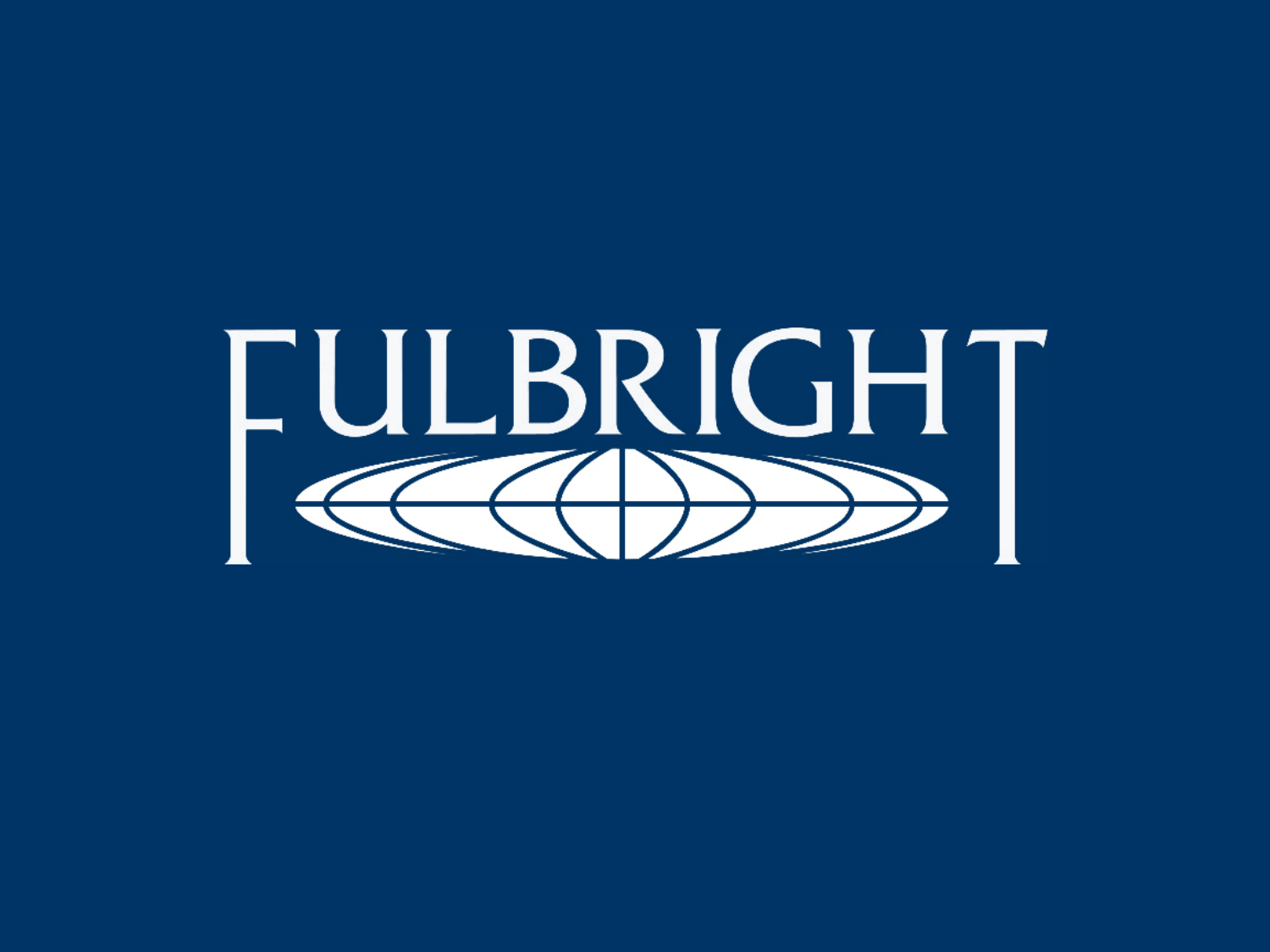

#### Fulbright Scholar Program Opportunities

**Caitlin McNamara Recruitment and Marketing Officer**

**[cmcnamara@iie.org](mailto:cmcnamara@iie.org)**

**Institute of International Education Council for International Exchange of Scholars**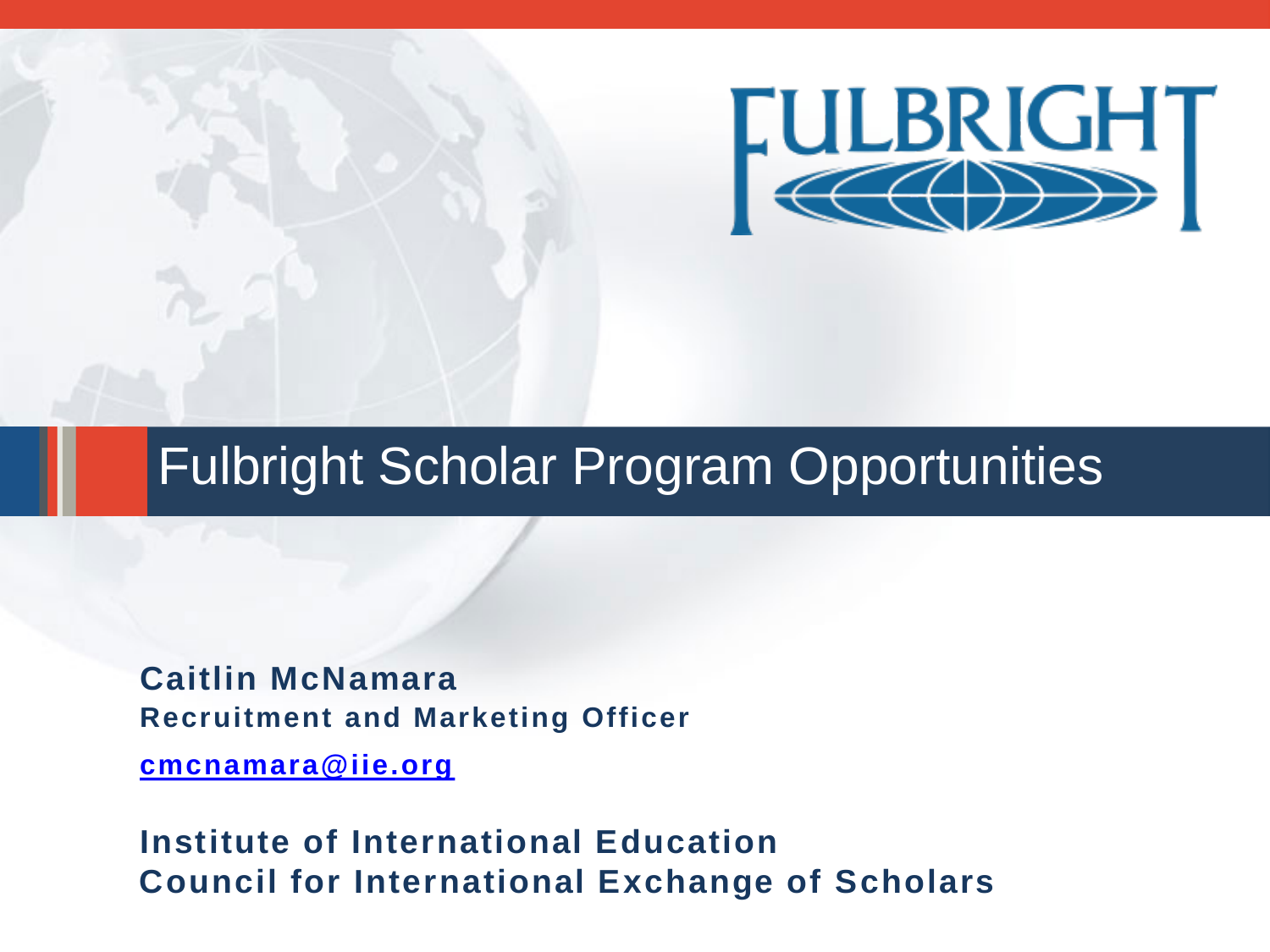### Senator J. William Fulbright (1905-1995)





*"International education exchange is the most significant current project designed to continue the process of humanizing mankind to the point, we would hope, that nations can learn to live in peace."*

- **Established 1946**
- **Sends U.S. academics and professionals overseas and brings scholars and professionals from abroad to the U.S.**
- **Sponsored by U.S. Department of State's Bureau of Educational and Cultural Affairs**
- **Administered by the Institute of International Education's Council for International Exchange of Scholars (CIES)**





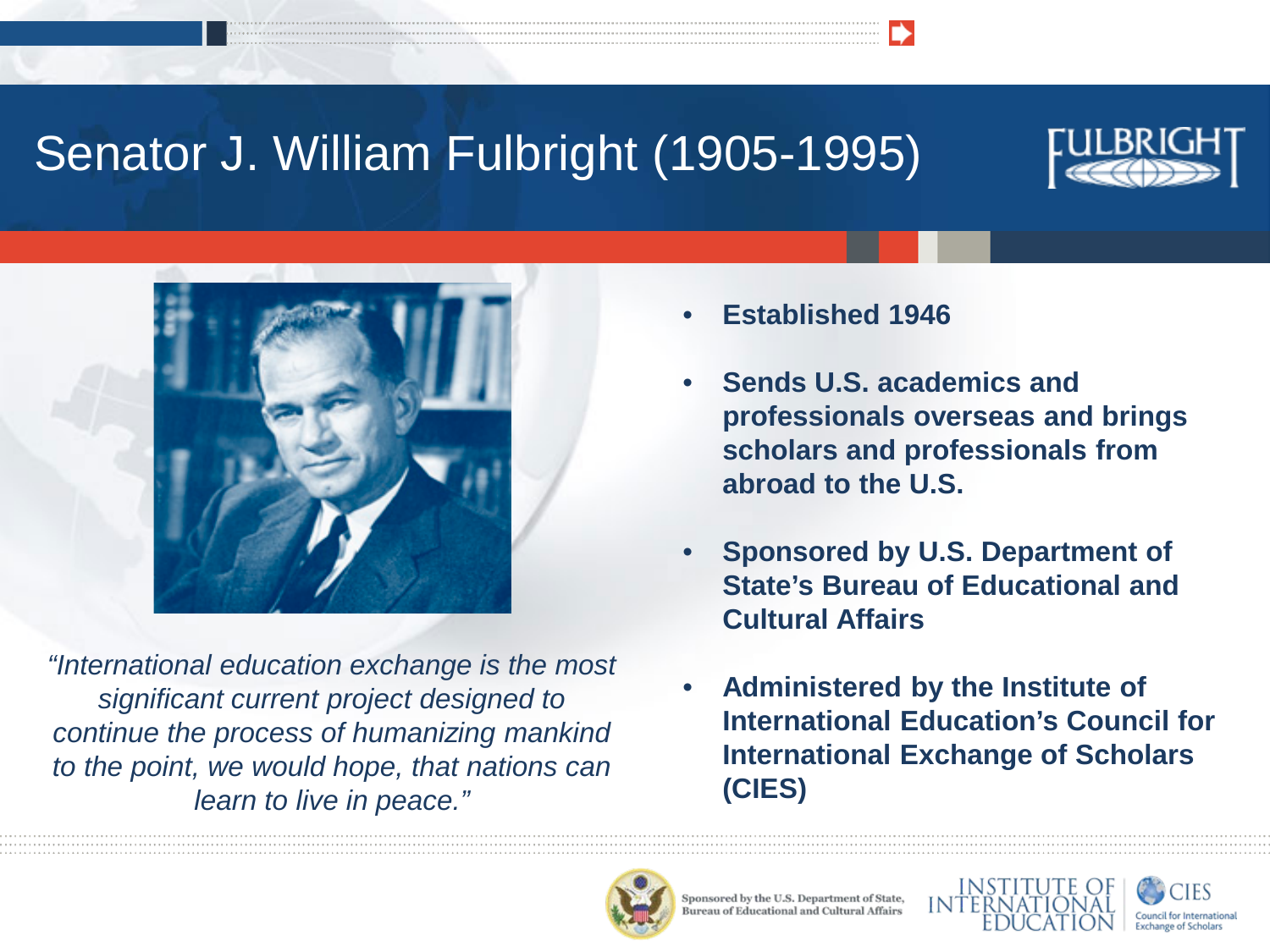

#### **Fulbright U.S. Scholar Programs**

Programs are active in over 125 countries for faculty, administrators and professionals

**Core Fulbright U.S. Scholar Program** - Annual competition; teaching and/or research; two to twelve months

**Fulbright Specialist Program** - Six deadlines per year; teaching and development; two to six weeks

**Administrators and Seminar Programs** - Annual competition; teaching, seminar, and/or research; vary from two week to two month exchanges



Sponsored by the U.S. Department of State, **Bureau of Educational and Cultural Affairs** 



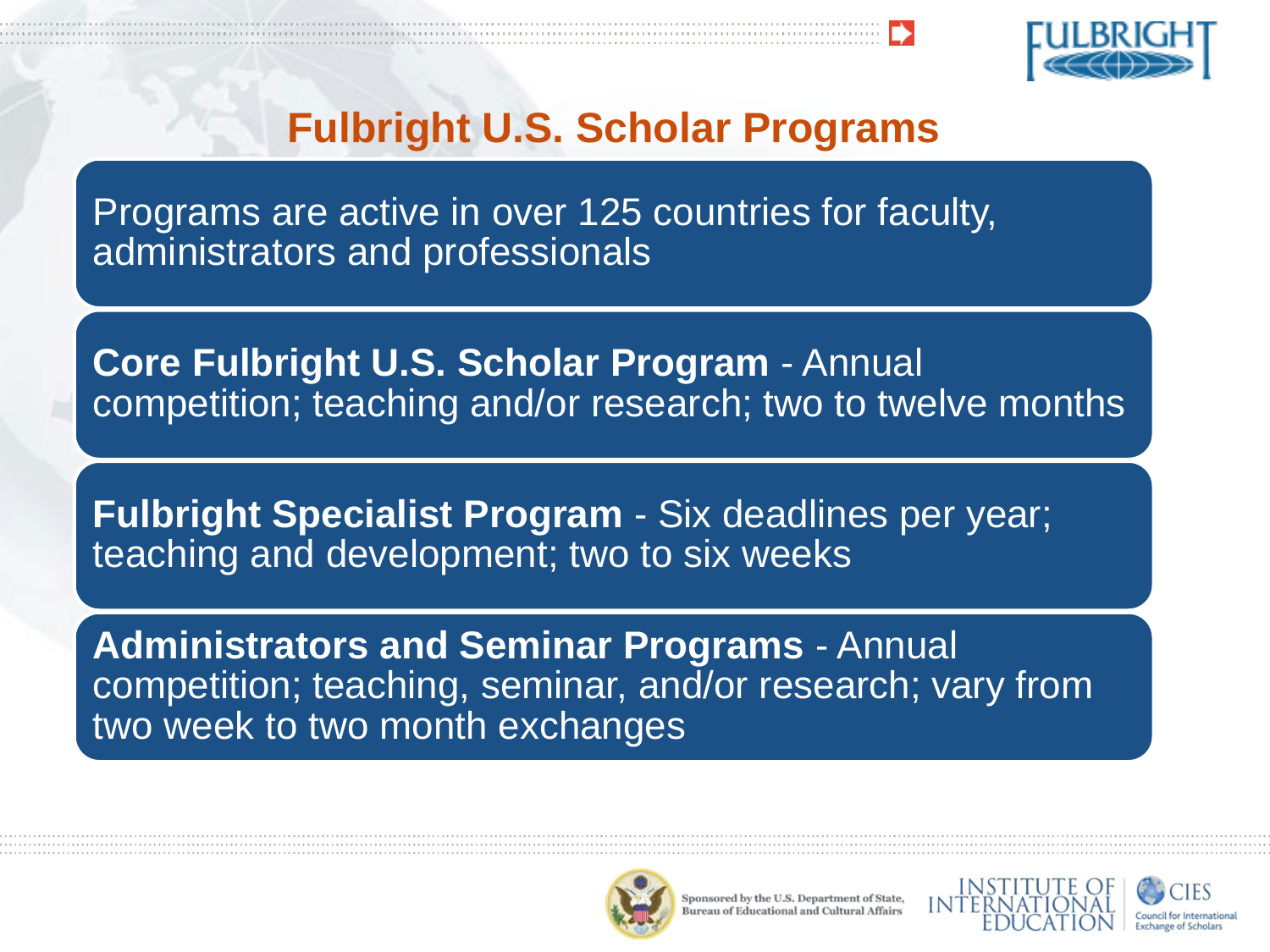

# **Eligibility for U.S. Scholar Programs**

- U.S. citizenship
- A Ph.D. or professional/terminal degree
	- Core Program requires PhD in hand by February 2017 for the 2017-2018 competition
	- Many awards in the Core Program are open to MA and professional or academic experience
- Professionals and artists outside academia recognized professional standing and substantial accomplishments
- Teaching experience as required by award
- Preference is given to candidates who have not previously received a Fulbright Scholar grant



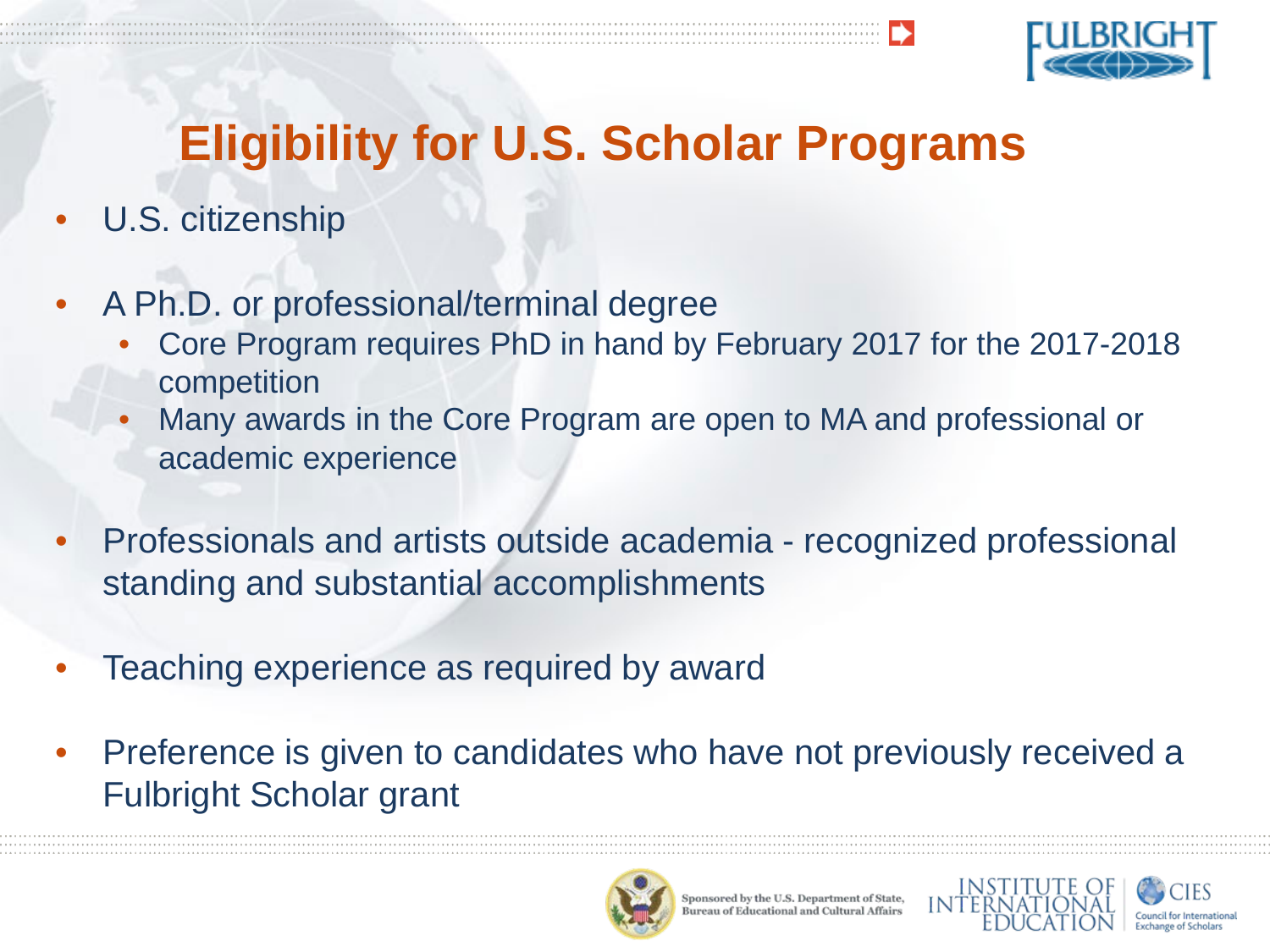

# **Navigating the Catalog of Awards**

- Awards in Catalog are created in the hosting country by the local Fulbright Commission or the American embassy
- Search by Country, Regional, or Global listings
- Search by Activity teaching, research or both
- Search by a specific Discipline or All Discipline
- 50% of grants are All Discipline awards
- Read award descriptions and stipend information carefully
- Contact CIES program officer(s) for more information about awards and countries





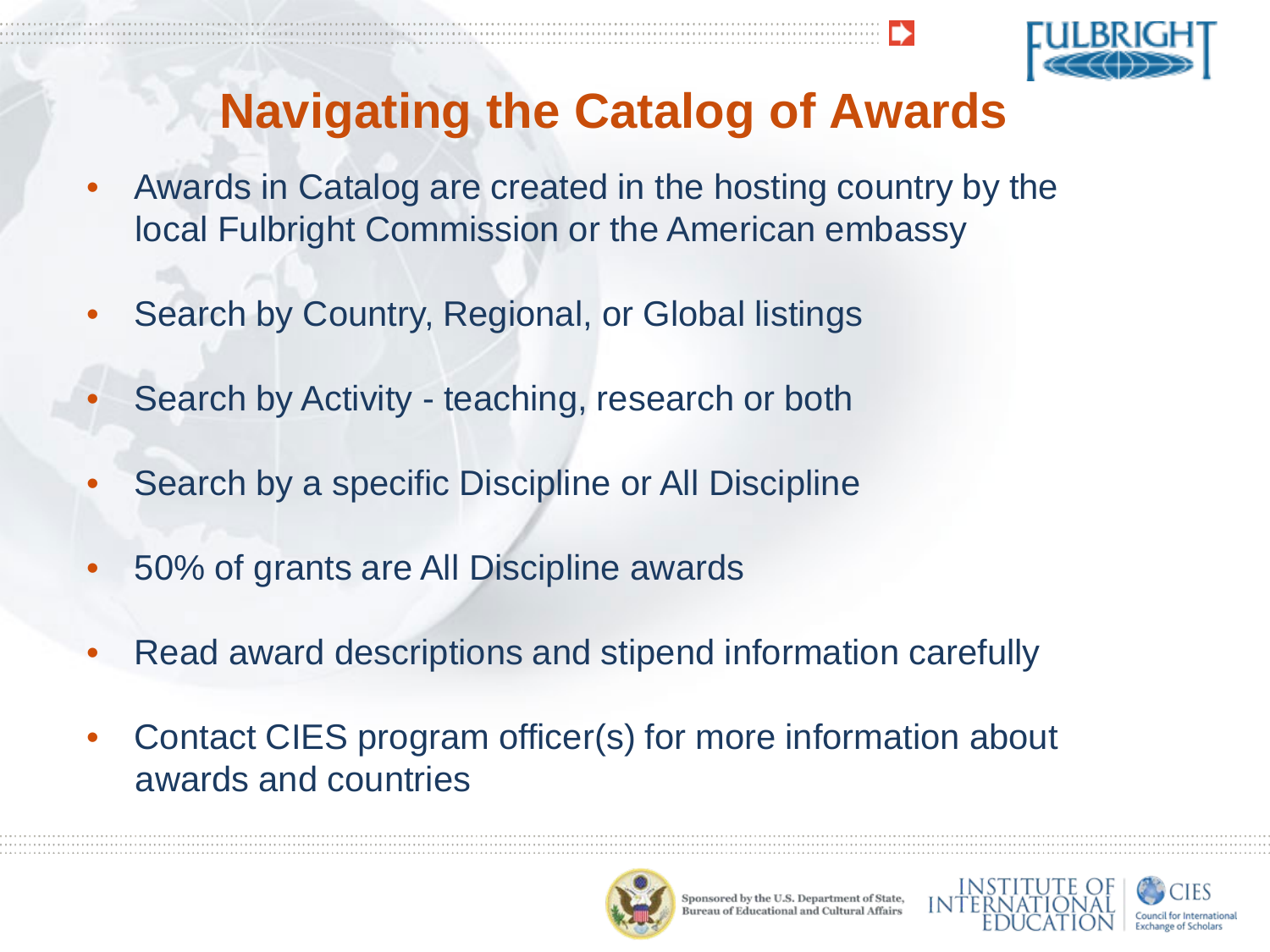

# **Fulbright Flex Awards**

- The Flex Award is designed for scholars who require multiple visits to the host country over short segments
	- May space visits over 2 years
- Applicants must indicate plans for Flex in their project statement, including a project timeline.
- Flex grantees may be asked to give public talks, mentor students, and otherwise engage with the host-country academic community
- Opportunities in some country and some regional awards



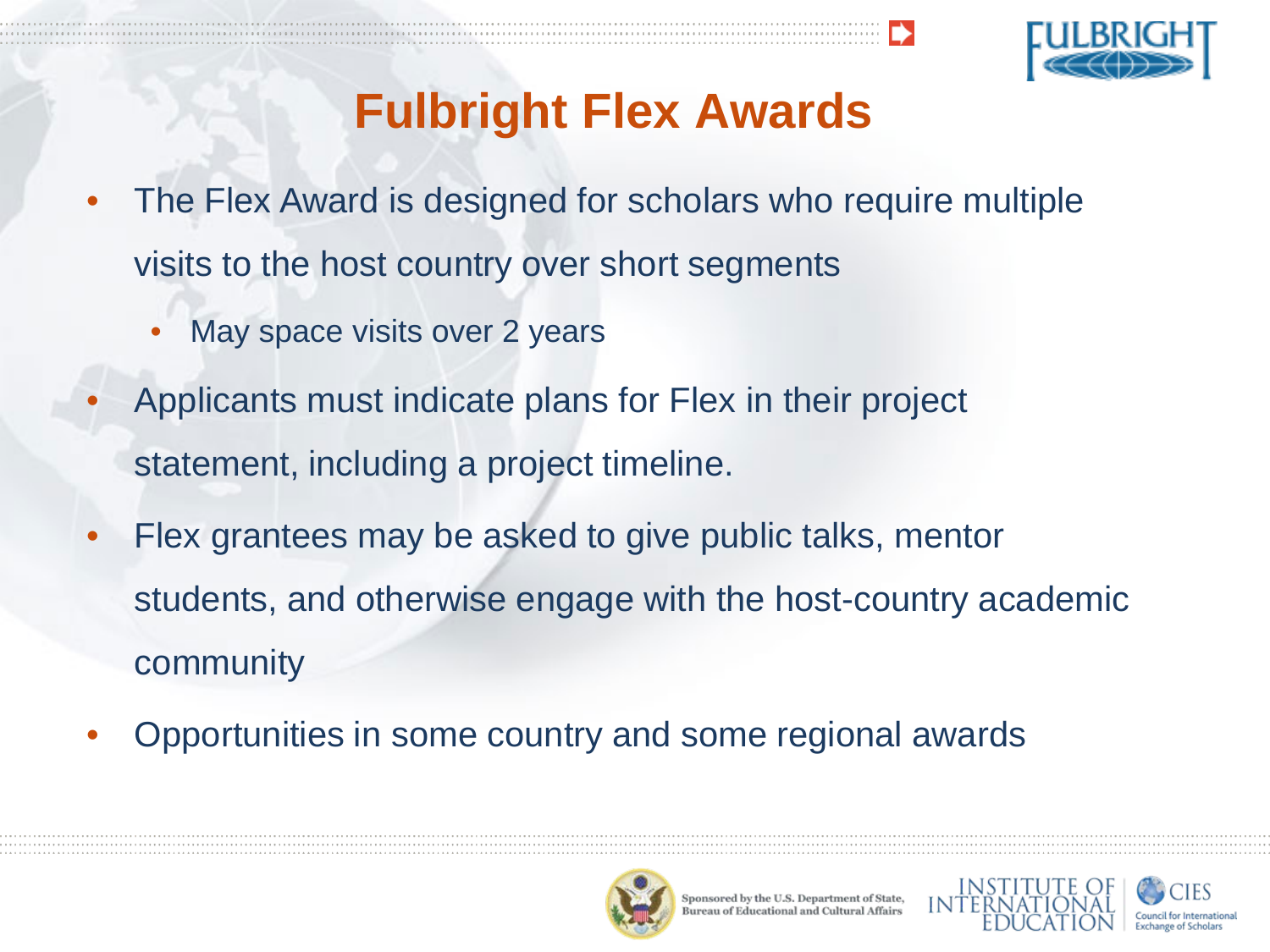

## **Application Components**

- **Application Form**
- **Project Statement**
- Curriculum Vitae or Resume
- Course Outlines or Syllabi (for teaching awards)
- Select Bibliography (for research awards)
- **References**
- Supplemental Materials (depending on award)
	- Language Proficiency Report
	- **Letter of Invitation**
	- Additional materials for applicants in the Arts, Architecture, Writing and Journalism





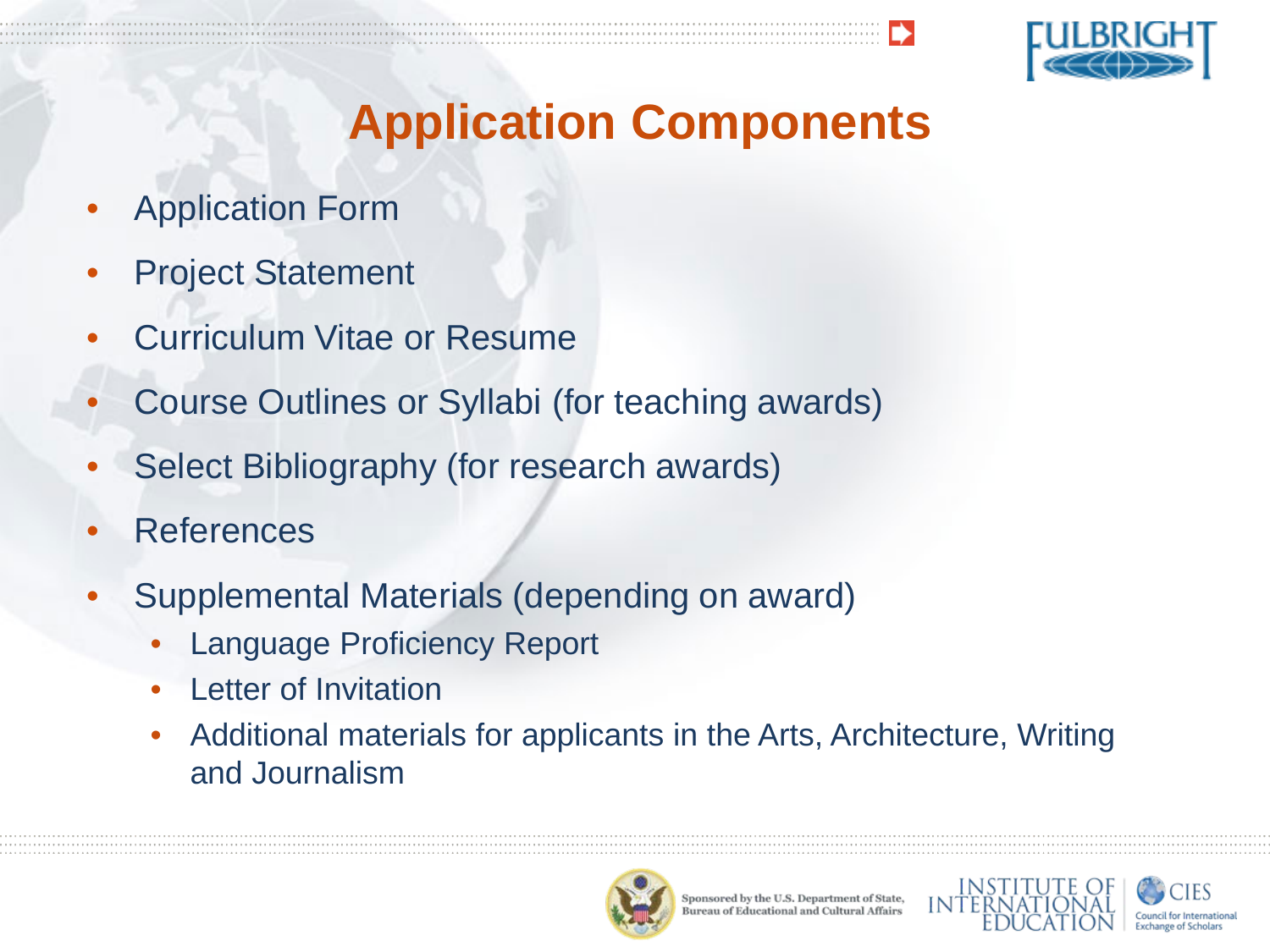

#### **What is the Review Process and the Timeline?**





Sponsored by the U.S. Department of State, **Bureau of Educational and Cultural Affairs**